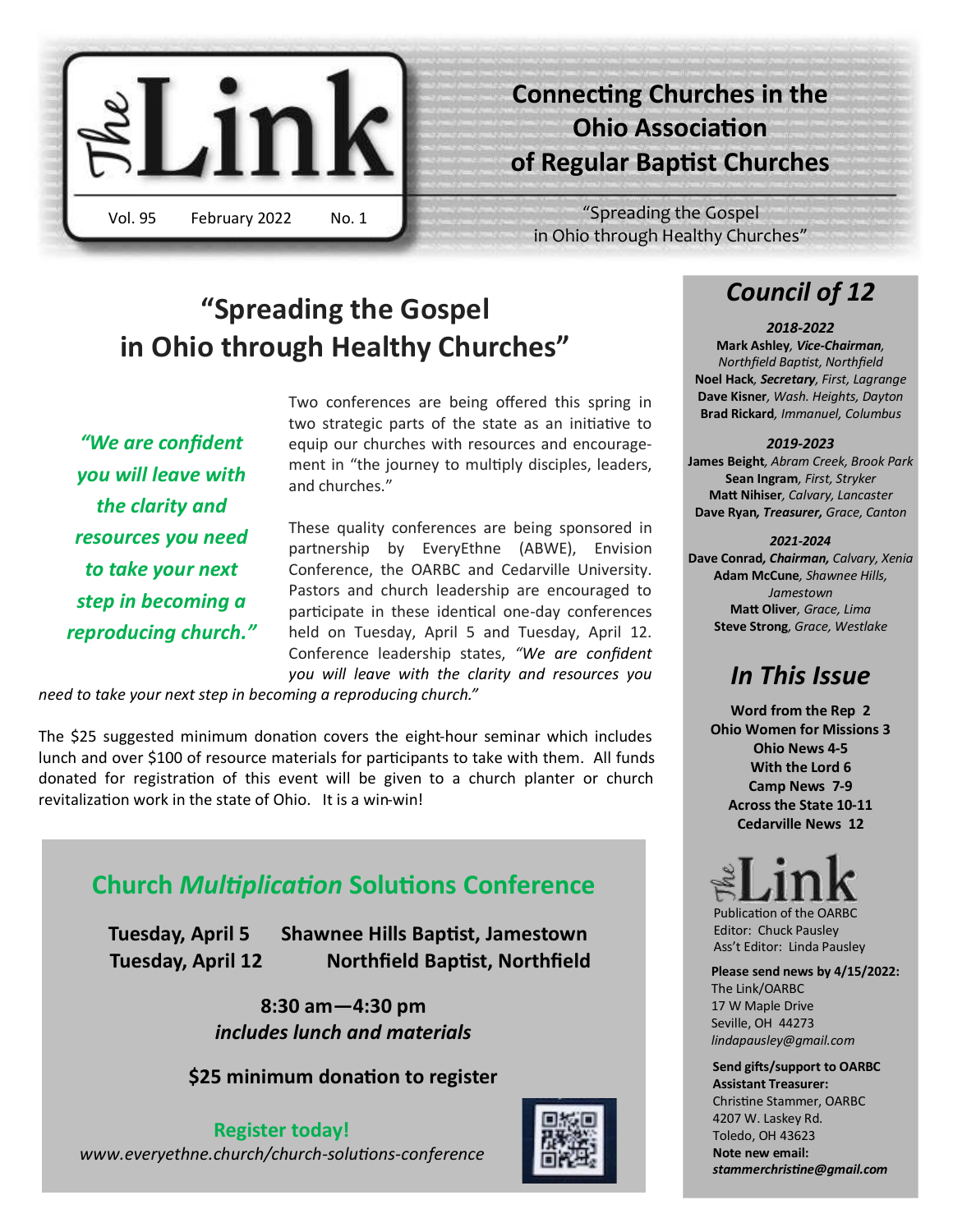# **A WORD FROM THE REP**

### Hello, OARBC family,

Looking out my office window this afternoon tells me that I need to go out and blow snow one more time. I hope all of you are enjoying the winter weather that has blanketed many of us in Ohio.

*God's church is built one believer at a time.*  I received a call from one of our pastors this week. He shared a lady came to him on Sunday to let him know she had recently accepted Christ. My wife, Linda, came home yesterday praising God two children professed Christ in the Good News Club taught by ladies from our home church. I am reminded we are "Spreading the Gospel in Ohio through Healthy Churches." This is how God's church is built, one believer at a time. I welcome a call, email or text from all of our pastors and churches when one comes to Christ so I can rejoice with you.

In keeping with our objective of "Spreading the Gospel in Ohio through Healthy Churches," two Church Solutions Conferences are being offered in April, one at Shawnee Hills in Jamestown and the other at Northfield Baptist in Northfield. I encourage all our pastors to come, bring some of your church leadership and be challenged together in our journey to multiply disciples, leaders and churches. The information you need to register is on the front page of this LINK. I really hope to see you there.

We presently have two churches in the process of evaluating whether to join the OARBC. Very encouraging! Be praying for these churches and the Council of 12 as we work with them in this process. And get the word out...the OARBC offers like-minded churches and pastors partnership, friendship and encouragement in their ministry. Like-minded pastors are also invited to the Church Solutions Conferences. Invite someone to come with you.

One of our new church plants, Bible Fellowship in West Lafayette, has recently purchased a bank and are now in the process of retrofitting the building to make it more useable for their church ministry. Some of our OARBC churches have been involved with them to help with expenses. One gave a generous gift to cover the cost of electrical renovations. Another one of our churches that recently closed gave them 100 auditorium chairs, portable dividers, a piano and a stove. It is great to see our churches working together and God providing.

We have nine churches without pastors at this time. We praise God two of our churches just recently called senior pastors. There is still a lack of resumes for pastors and associates, but we continue to earnestly pray to the Lord of the harvest to send forth laborers.

Praise God Skyview Ranch has a new Executive Director, Jon Casbohm. You can read his first Skyview report on page 6. I believe Jon will be a great asset to Skyview and a great connector for the OARBC.

Men, get signed up for the Men of God 2022 (Bellefontaine) or Man Up 2022 (Medina). See page 10.

Seniors, we look forward to the 2022 Senior Luncheon at Camp Patmos in September. See page 6.

Ladies, plan to attend the OWM Spring meeting on April 23. See page 3.

I am excited to be working with our Council of 12. Our newest council members are bringing fresh energy and ideas to the table. We are meeting for the second time February 3. Be in prayer for us as we give leadership to our beloved association. We have some blessings in the works that we hope to share with you soon.

May God continue to bless your ministries as we are "Spreading the Gospel in Ohio through Healthy churches."

Serving Christ and the OARBC,

Chuck,

 863.368.1617 chuckpausley@oarbc.org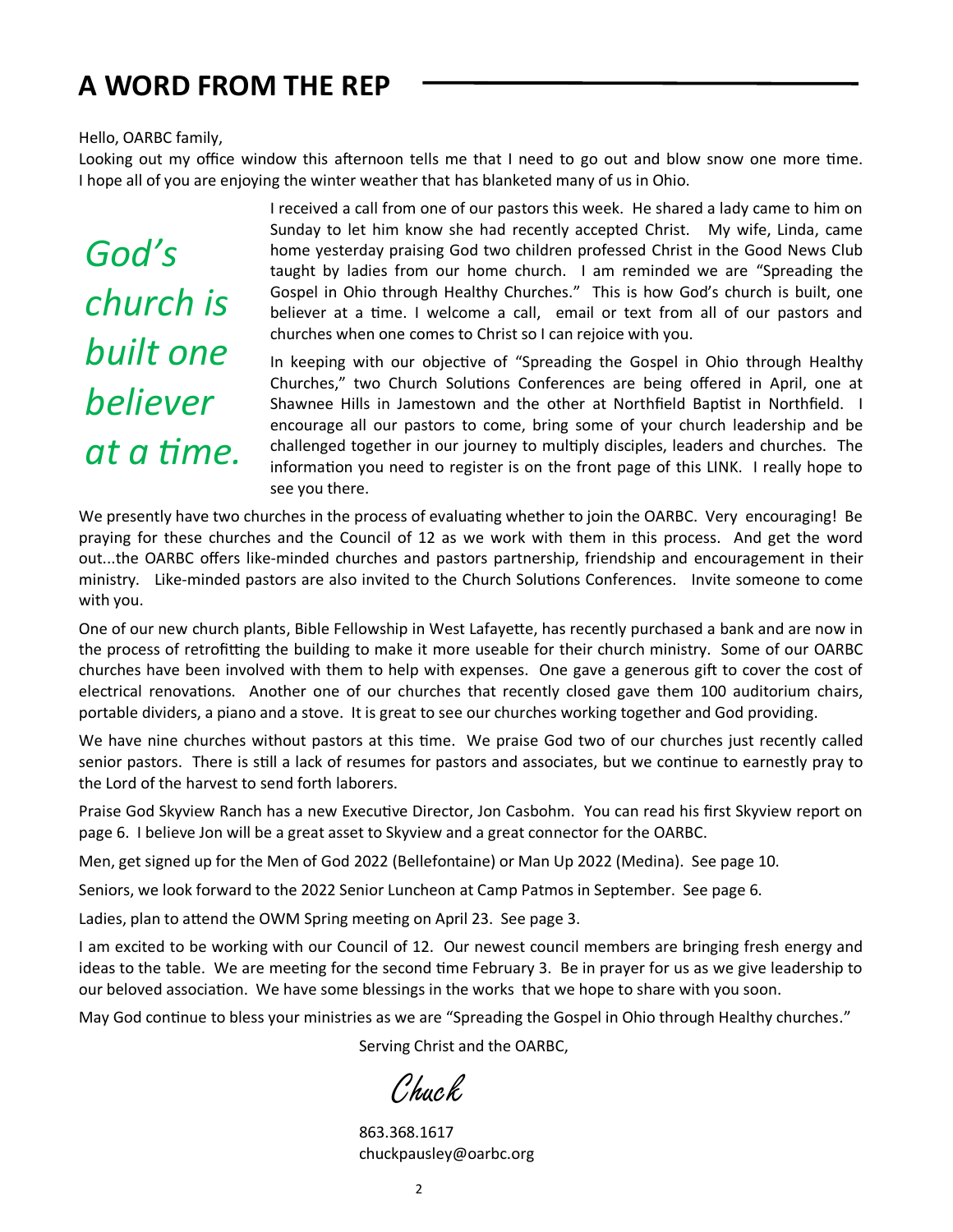

Dear Ladies of Ohio,

As we look toward 2022, I am asking myself, "What is in store for the OARBC Women For Missions?" Our attendance at our meetings has been low. I know that Covid-19 has played a part in this, but still we have experienced a lack of interest. In reading a book, *Why Keep Praying*, I was encouraged not to lose heart; not to become discouraged, weary or despaired. Luke 18:1 says, "Now He was telling them a parable to show that at all times they ought to pray and not to lose heart." (NASB) Keep seeking God because he deeply cares about us. Our Lord invested much time in prayer because He needed to pray. He needed to hear from his Father because he had laid aside His deity and became human. If Jesus needed to pray without ceasing, then we need to follow His example as well.

> We don't know what lies ahead for us individually, as churches or as the Ohio Women for Missions, but Christ does. We can't see ahead but He can. So my prayer is to keep trusting and praying for the Lord to guide us through 2022 one step at a time. I am asking the Lord to do this in each of our lives this year.

### **Spring Area Meetings**

*Hebron Fellowship* Saturday, April 2, 2022 10:00 a.m. First Baptist Church Wellington, OH Speaker: Dr. Joy Anglea Baptist Mid-Missions

### *Bethany Fellowship*

Saturday, April 16, 2022 10 am—1 pm Calvary Baptist Church Salem, OH Speaker: Julie Madbondo Julie's Heart Cry Ministry

*See you all at the OWM Spring Meeting Saturday, April 23!*

With this encouragement, will you plan now to come with your ladies from your churches to the fellowships planned for the 2022 Ohio Women for Missions?

### **OWM Spring Fellowship**

Saturday, April 23, 2022 10:00 a.m.—1:30 p.m. *(lunch will be provided)* Fostoria Baptist Church 524 W. Lytle Street Fostoria, Ohio 44830 Speaker: Deb Searles, Pastor's wife Abbe Road Baptist Church *Deb will be sharing her passion for children's outreach ministry, giving helpful ideas to reach children with the gospel of Jesus Christ.* 

We will finalize our 2020-22 State Project for our camps: Camp Patmos, Skyview Ranch and Scioto Hills *We have \$13,961.60 towards our goal of \$15,000*



*Deb Searles (right) and friend OWM Meeting Speaker*

**Please be in prayer:** We need to fill the offices for treasurer and secretary. Contact Donna Victor if you or someone you know could fill this need . We will hold elections at our spring fellowship.

### **OWM Ladies Fall Retreat**

 November 10 & 11, 2022 Carlisle Inn — Sugarcreek, Ohio Speaker: Linda Luedeman, Women At Risk / former OWM President

We will have more details for our fall retreat as the time approaches. Please save these dates and plan to be a part of the Ohio Women for Missions fellowships.

Be safe, keep looking up, and don't lose heart, Donna Victor, OWM President

*President* Donna Victor 2100 Springfield Center Road Akron, OH 44312 (330) 203-3415 *cmvictorde@sbcglobal.net*

*Vice-President* Renny Snare 1120 Tinker Lane Proctorville, OH 45669 (419) 979-2778 *rennyssnare@gmail.com*

*Secretary* Kim Kozy 112 Maca Drive Tallmadge, OH 44278 (330) 807-0910 *jkloveskk@hotmail.com*

*Treasurer* Karen Blasdel 1166 Woods Drive Tallmadge, OH 44278 (330) 328-1143 *muggys14@yahoo.com*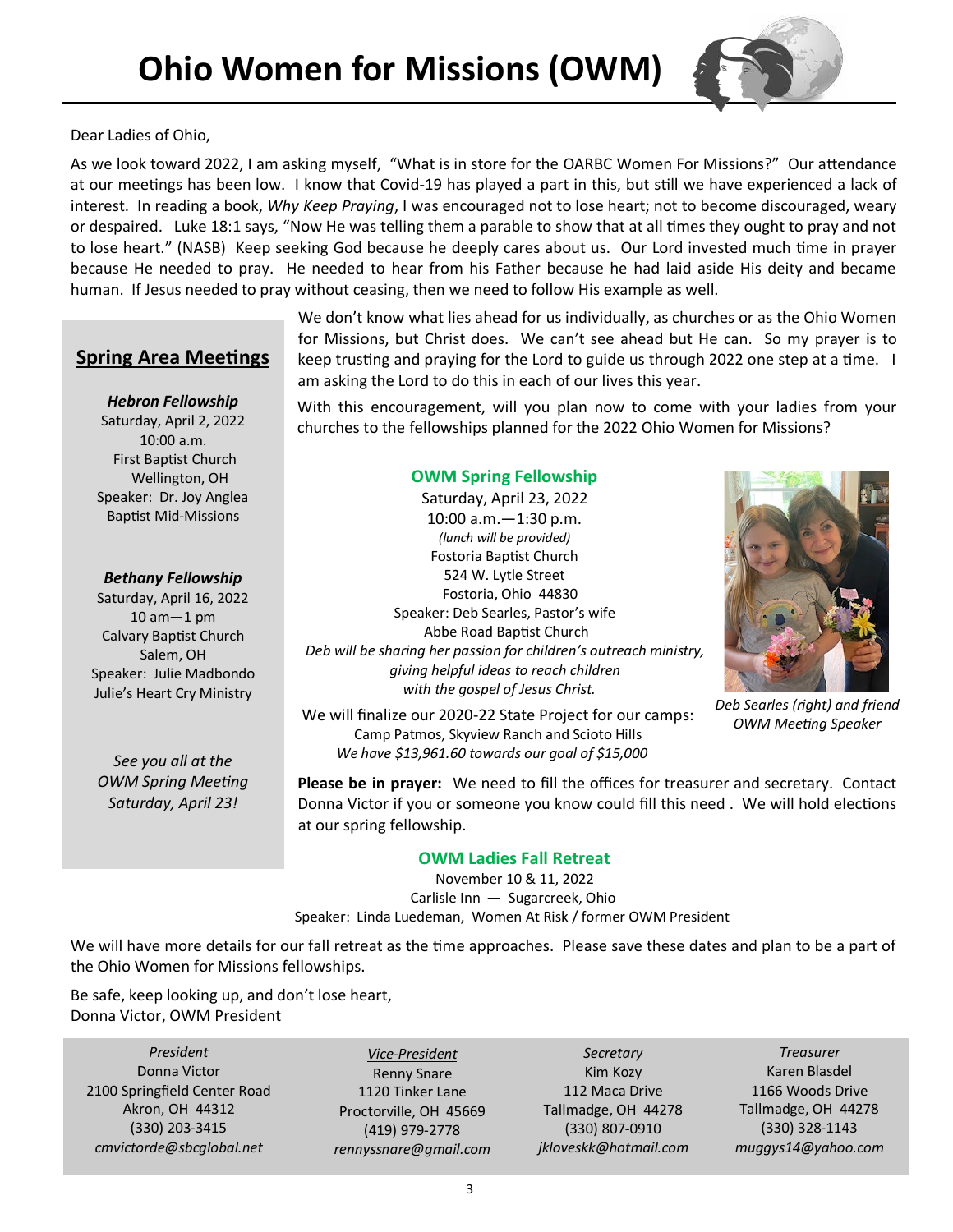# **OHIO NEWS**

### **Grace Baptist, Cedarville, Calls Senior Pastor**

Grace Baptist Church, Cedarville, is pleased to announce the calling of a new senior pastor, Dr. Tim Cochrell. Pastor Tim, his wife Katie and five children relocated to Cedarville from a long-term ministry in Princeton, Massachusetts.

Pastor Tim grew up on a farm in the rural northeast Ohio community of Burbank where at the age of five he came to the realization that he was a sinner and came to a personal faith in Christ. Kelly grew up in Portland, Maine. God intertwined their lives on a missions trip to Jamaica as they were both students at Cedarville University. God wrote their love story, and they were married July 13, 2003.

Pastor Tim pursued his graduate education at Dallas Theological Seminary while Katie worked as a nurse at Baylor University Medical Center. His postgraduate work in Leadership was completed at The Southern Baptist Theological Seminary.



*Pastor Tim and Katie Cochrell Caleb (14), Joshua (12), Andrew (10), Elliana (7), and Judah (3).* 

As a family, the Cochrells enjoy hiking and camping as a retreat from the busyness of the daily routine. As a couple, they also enjoy entertaining and developing relationships with other couples and families. Sunday, January 9, 2022 was Pastor Tim's first preaching service. They are happy to be settling into their new community and ministry. We warmly welcome them back to Ohio!

### **Skyview Ranch Appoints a New Executive Director**



*Jon and Amber Cashbohm and family*

Skyview Ranch has appointed Jon Casbohm as executive director. For the last seven years he has been pastor of outreach and discipleship at First Baptist Church, Elyria, Ohio.

"Pastor Jon and his family will transition to Skyview Ranch in the coming weeks and are eager to begin working with the current staff to strengthen the ministry in 2022," the camp says.

Kevin Fath, board chairman at Skyview Ranch, says "Jon has a heart for the Lord and a love for people, along with the business-savvy to help SVR continue to be a gospel-centered ministry where spiritual life impact can occur."

Skyview's board represents seven churches, six of which are in fellowship with the OARBC. The camp is also a member of the National Association of Regular Baptist Camps.

"Over the last several years, Skyview has faced some difficult days," the camp says. "These exceptional challenges have caused those laboring at the ranch to reevaluate, reinvest, and recommit to the work God has called them to at Skyview. With the recent near completion of the camp's 23,000-square-foot multipurpose facility, which includes a gymnasium, chapel venue, commercial kitchen, dining hall, conference rooms, and nursing station, Skyview is ready to carry on its mission for many years to come."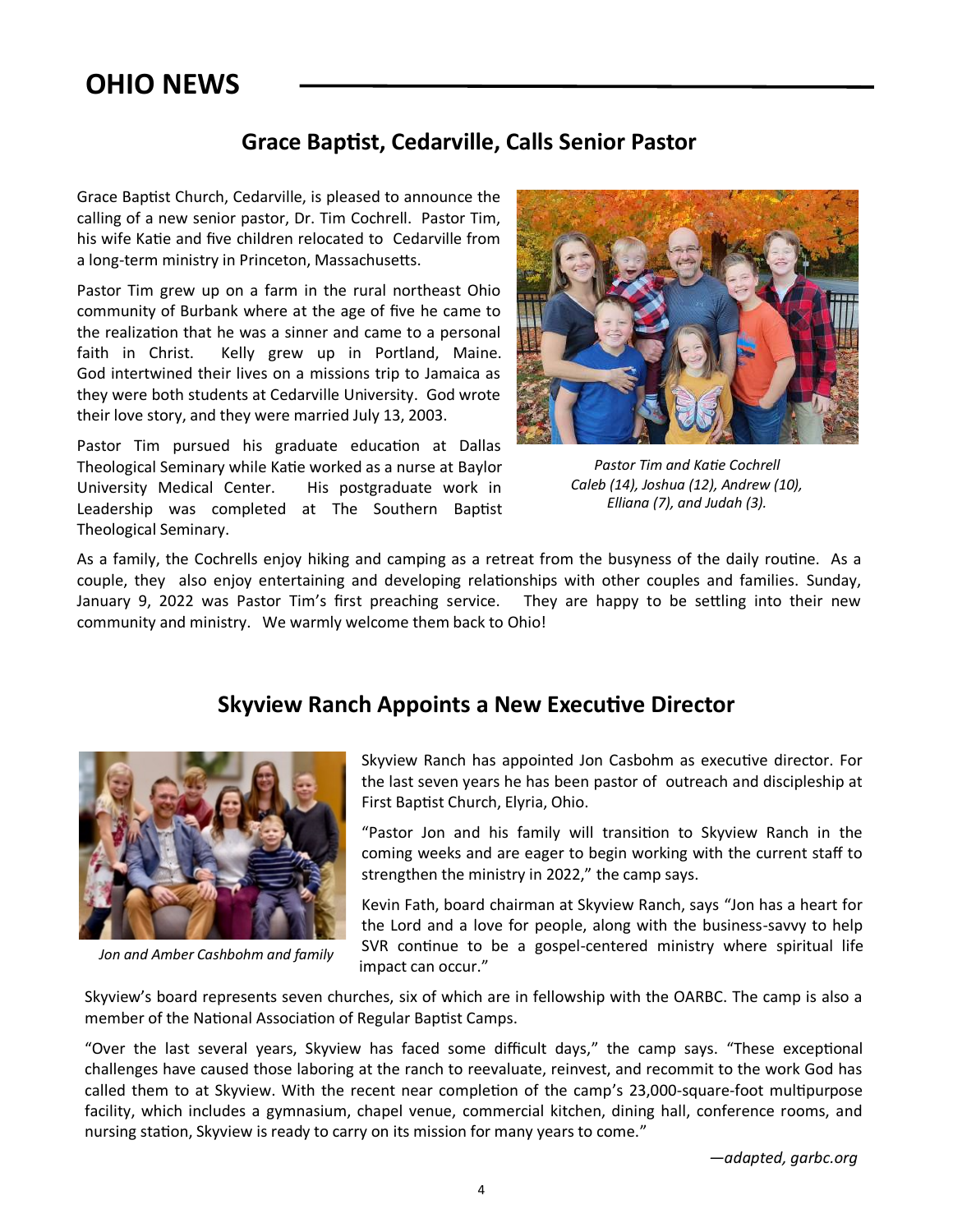### **First Baptist Church, Strongsville**

First Baptist Church, Strongsville, has welcomed to their ministry team Samuel and Darlene Farlow. Sam and Darlene are missionaries with the Association of Baptists for World Evangelism working in church planting and church recovery. They are serving alongside Chaplain Jeff and Maggie Cunningham keeping office hours, helping with the Word of Life program, filling the pulpit when needed and in whatever capacity they can serve and encourage.

The Farlows relocated to Strongsville this past fall after completing their most recent assignment at South Holly Baptist Church in Centennial, Colorado. They have been ABWE missionaries for 38 years working in California, Idaho and Colorado. In that time, God has used them to plant three churches and work in restoring four others. They have four children and fifteen grandchildren.



*Sam and Darlene Farlow*

First Baptist is very grateful to God for the Abram Creek Baptist Church, Pastor James Beight and Chaplain Jeff for their support during this time of revitalization. The addition of the Farlows to their ministry team is an encouragement and evidence of God's hand upon the ministry.

### **Brian Solomon named North American Global Director for Capitol Ministries**



*Brian Solomon*

As newly-named North America Global Director for Capitol Ministries, Brian Solomon has the formidable task of growing CapMin in the United States and Canada. It is a daunting job description to be sure, but like his CapMin colleagues who are laboring to "create disciples of Jesus Christ in the political arena of the world," Pastor Solomon senses God's call to the task.

"God's sovereignty is wonderful to consider—that the God of the universe knows me and orchestrates the events and affairs of my life and He wields them for my good and His ultimate glory," Pastor Solomon said.

Since becoming a member of the CapMin team in 2019, Pastor Solomon has been co-leader of the discipleship Bible study to Ohio Legislators with Brian Hanson. As Pastor

Hanson travels frequently for his other CapMin role of Director of International Ministries, he welcomed the ministry partner.

When first joining CapMin, Pastor Solomon intended to move his family (wife Naomi and four daughters) to Colorado to begin a ministry to state legislators. Due to circumstances, including COVID-19 complications, those plans were not accomplished. In this new position, the family will remain in Ohio. He will continue to co-lead the Ohio ministry.

Pastor Solomon earned a Bachelor of Science in Bible from Baptist Bible College and completed coursework in the Master of Ministry program from Baptist Bible Seminary, both in Clarks Summit, PA. He has also completed coursework in the Master of Ministry program at Cedarville University in Cedarville, OH. He formerly served as pastor of family ministries at Southgate Baptist Church in Springfield, OH.

"Scriptures tell us that *'faith comes by hearing, and hearing by the Word of Christ'* (Romans 10:17)," he said. "It's so important to take the Word of God to political leaders because this affinity sphere desperately needs to hear the Gospel." He often marvels at the ultimate impact that CapMin's work to teach the Word of God to political leaders can have on nations, saying further, "Oh, that the political leaders of our day across the world would embrace the truth of the Gospel of Jesus Christ and then tether the affairs of their nations to a biblical worldview!... What change could be wrought in our world. What a high calling that God has given to us. As we are faithful in carrying the name of Jesus into the political realm, may God use our efforts to see many come to know the Lord and serve Him!"

 *—adapted, read article in full at capmin.org*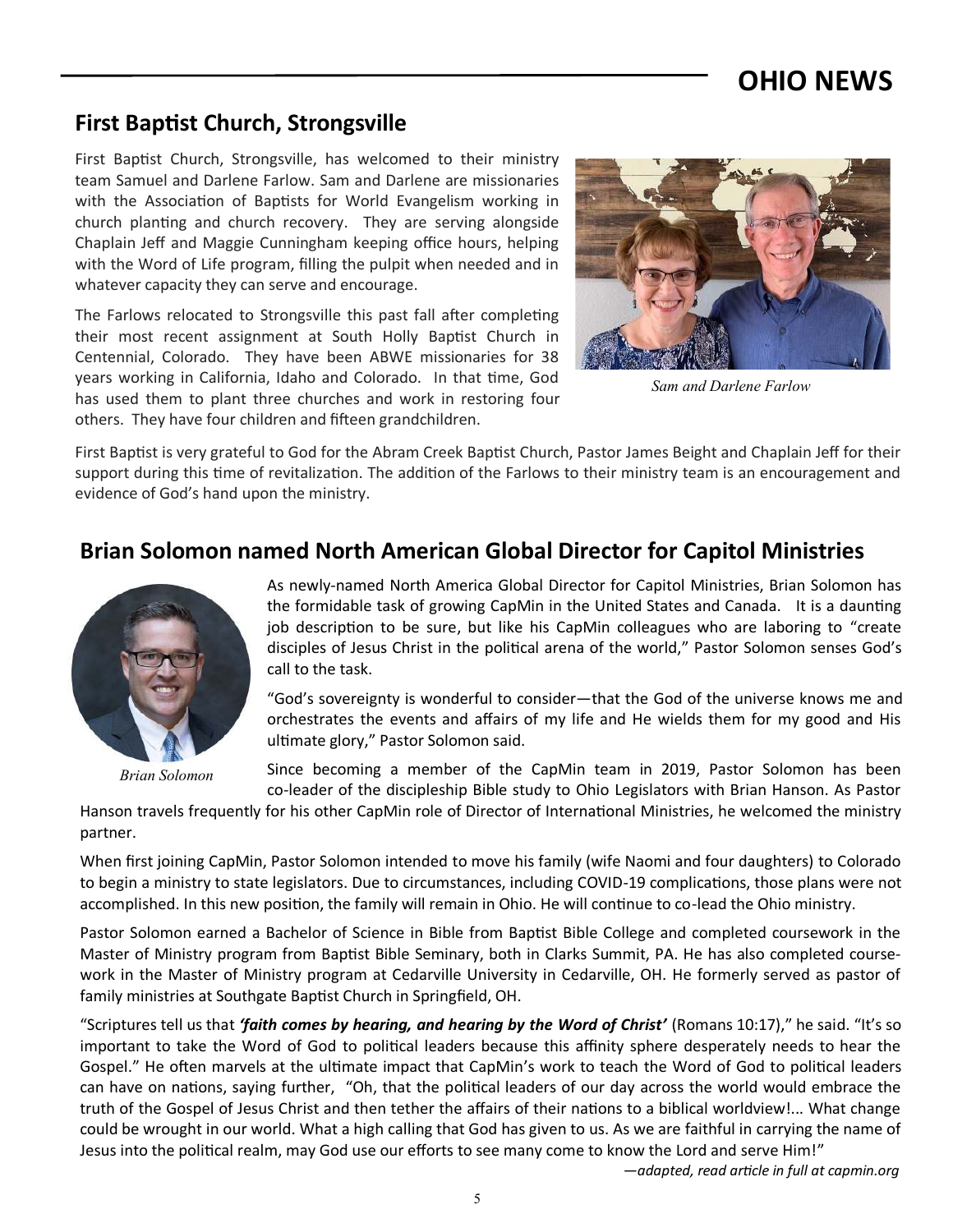# **WITH THE LORD**



*Nancy Jacobs*



*Lester and Nancy Webster*

**Nancy K. Jacobs** (nee Quick), 85, went home to be with the Lord on Thursday January 20, 2022. She was born October 10, 1936 in Des Moines, Iowa and had resided in the Cleveland area for 34 years. Nancy served faithfully alongside her husband, Rev. Dr. Jack Jacobs, in his teaching and pastoral ministry for 50 years. She poured into the lives of women and children with love and grace. Nancy and her husband's last ministry was at Grace Baptist Church in Westlake from 1986-2003. Previously, she played an integral part in his ministry in Iowa, New Jersey, Pennsylvania and New York. Nancy is survived by her six children and spouses; 16 grandchildren and 14 great-grandchildren. She was preceded in death by her beloved husband in 2007. Our thoughts and prayers are with her family at this time.

**Lester R. Webster**, 84, passed away peacefully January 14, 2022, less than six months after losing the love of his life, his wife Nancy. Lester was born January 29, 1937, in Hamburg, NY. He served as the pastor at Bailey Road Baptist Church, North Jackson, for 18 years. Prior to becoming the pastor of the church, Lester was a schoolteacher in many school systems, ending his teaching career back in his birth town of Hamburg. His wife, the former Nancy L. Scholten, whom he married August 1, 1959, passed away July 27, 2021. Lester leaves three daughters and spouses, four grandchildren, two great-grandchildren. May their family be comforted from God's Word, "...absent from the body, present with the Lord" II Cor. 5:9.



*Take the ferry to Camp Patmos!* 



# **OARBC Senior Adults**

**It's your turn to go to Camp Patmos**

**Tuesday, September 27, 2022**

**Catch the am ferry at Marblehead for the 25–minute ride to Kelley's Island. The camp tram will meet us and take us to Camp Patmos for lunch followed by an old-fashioned camp meeting in the chapel. Relax, see the camp and catch the afternoon ferry back to the mainland.** 

### **Cost: \$25 per person includes lunch and ferry**

*Register at oarbc.com/gyve after April 1 and before September 12* **Register a group or register on your own**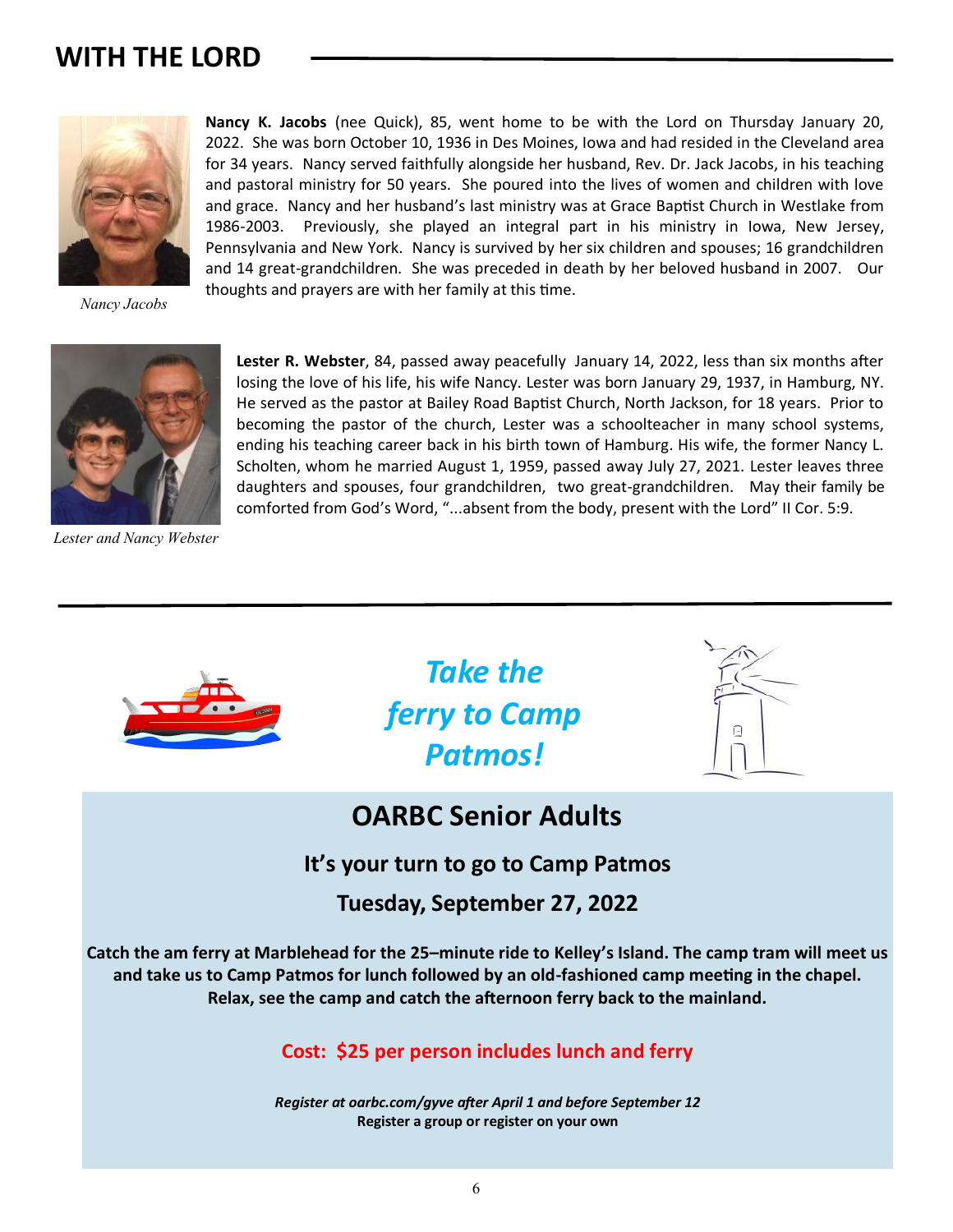### Dear OARBC friend,

Another year has passed, and another year has come to see what God will do at Camp Patmos. We are so thankful for our faithful friends and the support you give through prayer and sharing your time and treasure. We could not do it without you. I think back to the crew that came out this late fall replacing and installing the laundry room metal roof*.* We are also grateful to the many groups that came last spring and through the



**CAMP NEWS**



*New metal roof over laundry room*



*Upgraded maintenance area and Unplugged Arcade*

summer to complete the maintenance, rec center, and craft room transition. Craft 13 is now a craft space in the center of the camp where everyone can enjoy the activities it provides and an upgraded area for maintenance and the Unplugged Arcade*,* a place to enjoy games and activities that build relationships.

As we look forward to 2022, we would love to share what God is doing at Camp Patmos with your church or small group. You can email dave@camppatmos.com to schedule a visit or contact the office at (419) 746-2214.

Again, we are looking for good godly young men and ladies to serve this summer at Camp Patmos. Serving a summer at Camp Patmos will provide ministry experience in a Gospel-centered environment that will stretch you and prepare you for future ministry in your local church and beyond. I can recall several recent staff members now serving the local church in pastoral and lay leadership who credit Camp Patmos with helping them take the next steps in ministry. To apply, go to:

### www.CampPatmos.com/Staff/Summer-staff

to download an application and forward the reference links. *It will be the toughest job you have ever loved.* 

We are also accepting applications for summer camp. Now is the time to reserve your spot for the best week of your summer! We have scholarship funds available for those that might need a little extra help. Contact the office today at *info@CampPatmos.com*  for scholarship applications. Don't let finances keep your child from experiencing a week of camp at Camp Patmos.

We are looking forward to how God will do more than we can imagine or expect this year at Camp Patmos.

Seeking God's best—Dave Sellers, Executive Director, Camp Patmos

### **2022 Camp Season**

*(grade entering, and graduated seniors)*

| <b>High School Camp 1</b> | 9-12 grades | <b>June 13-18</b> | \$499       |
|---------------------------|-------------|-------------------|-------------|
| <b>Middle School 1</b>    | 6--8 grades | <b>June 20-25</b> | \$494       |
| <b>Junior Camp 1</b>      | 4-6 grades  | June 27-July 2    | \$489       |
| <b>Family Camp</b>        | all ages    | <b>July 4-9</b>   | see website |
| <b>Middle School 2</b>    | 6-8 grades  | <b>July 11-16</b> | \$494       |
| <b>Junior Camp 2</b>      | 4-6 grades  | <b>July 18-23</b> | \$489       |
| <b>High School Camp 2</b> | 9-12 grades | <b>July 25-30</b> | \$499       |
| <b>Middle School 3</b>    | 6-8 grades  | August 1-6        | \$494       |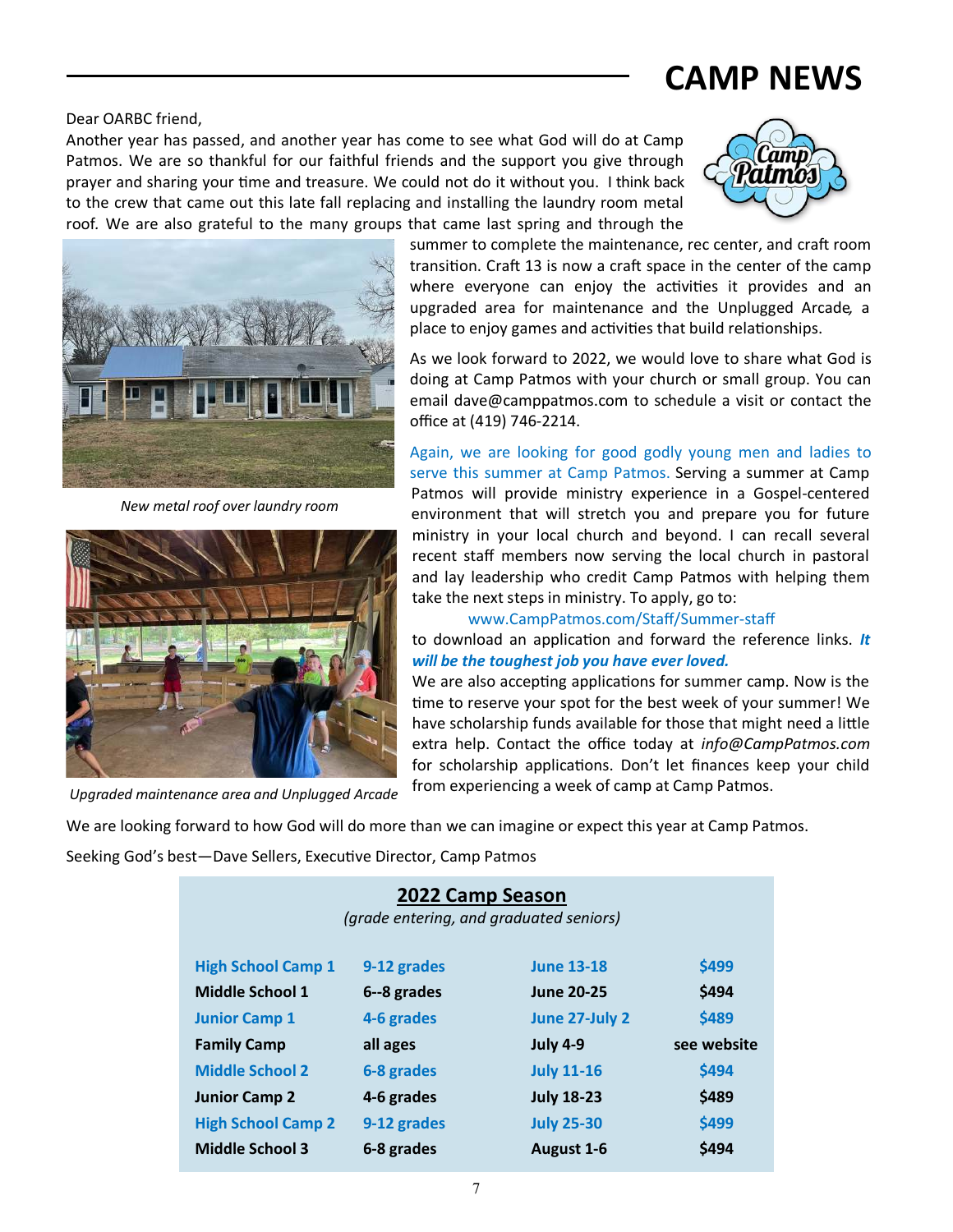# **CAMP NEWS**

# SKYVIEWRANGH

### OARBC friends,

Greetings from Skyview Ranch! It seems fitting that one of the first tasks that I will complete as the new Executive Director of Skyview is to greet and give a camp update to our OARBC family. I am pleased to be joining and leading the team at Skyview Ranch and look forward to continuing and strengthening our partnership with you all. I anticipate having the opportunity to be out in our supporting churches in the days ahead. I would love the chance to meet each of you, get to know your churches, and learn how Skyview can support the gospel work you are doing.

 Having grown up in the OARBC, I understand the vital and healthy relationship our Ohio camps share with this unique association of churches. With your help, much work has been done in and through the ministry of the camp over many years,

and we recognize there is still much more we can do together! Our staff is working hard to refocus and reestablish various areas of the ministry after facing several large challenges in recent years. Overall, we are pleased both with the recent progress and our current position as a camp, and we are anticipating effective gospel focused ministry in the years to come.

In the last LINK update, the Board of Directors shared some ways that God has continued to provide for the camp, as well as some significant staffing needs. We are thankful for God's continued care and supply. A new Maintenance Director has recently been hired and is scheduled to begin his ministry this month! This is a huge answer to prayer as this will free up our current staff to focus more time on other aspects of their ministries. Not only has the Lord allowed for us to start the year with additional full-time staff, but we are also well on our way to filling our summer staff needs as well. If you or someone you may know is looking for a unique opportunity to serve this summer, please let us know, we would love to have them join our ministry team.

Men, our annual Men's Retreat is officially back to Spring! Plan to be with us April 21-23. We've got all of your favorite activities planned and the cost is just \$135. Brian Solomon from Capitol Ministries will be speaking this year and we are looking forward to a great time together in the Word!

While the last two summers have been a bit different, we can say without fail, our God has remained faithful. Lord willing, we will have a full line-up of camps, retreats, and events in 2022, and we can't wait to see you there!

In Him, Pastor Jon Casbohm, Executive Director 440.989.7336 [jon@skyviewranch.org](mailto:jon@skyviewranch.org)



### **Skyview 2022 Camp Season**

| <b>Junior Camp 1</b>  | 4th-5th grade  | <b>June 13-18</b> | \$400 |
|-----------------------|----------------|-------------------|-------|
| <b>Pioneer Camp 1</b> | 6th grade      | <b>June 13-18</b> | \$400 |
| <b>Jr.High Camp 1</b> | 7th-8th grade  | <b>June 20-25</b> | \$410 |
| <b>Sr.High Camp 1</b> | 9th-12th grade | <b>July 4-9</b>   | \$420 |
| <b>Equine Camp</b>    | 4th-6th grade  | <b>July 4-9</b>   | \$550 |
| <b>Sr.High Camp 2</b> | 9th-12th grade | <b>July 11-16</b> | \$420 |
| <b>Scuba Camp</b>     | 7th-12th grade | <b>July 11-16</b> | \$650 |
| Jr.High Camp 2        | 7th-8th grade  | <b>July 18-23</b> | \$410 |
| <b>Junior Camp 2</b>  | 4-5th grade    | <b>July 25-30</b> | \$400 |
| <b>Pioneer Camp 2</b> | 6th grade      | <b>July 25-30</b> | \$400 |



*Jon Casbohm Executive Director*

**Register for campers enjoy cooling off in the lazy river Skyview** *Skyview camp* **at** *www.skyviewranch.org*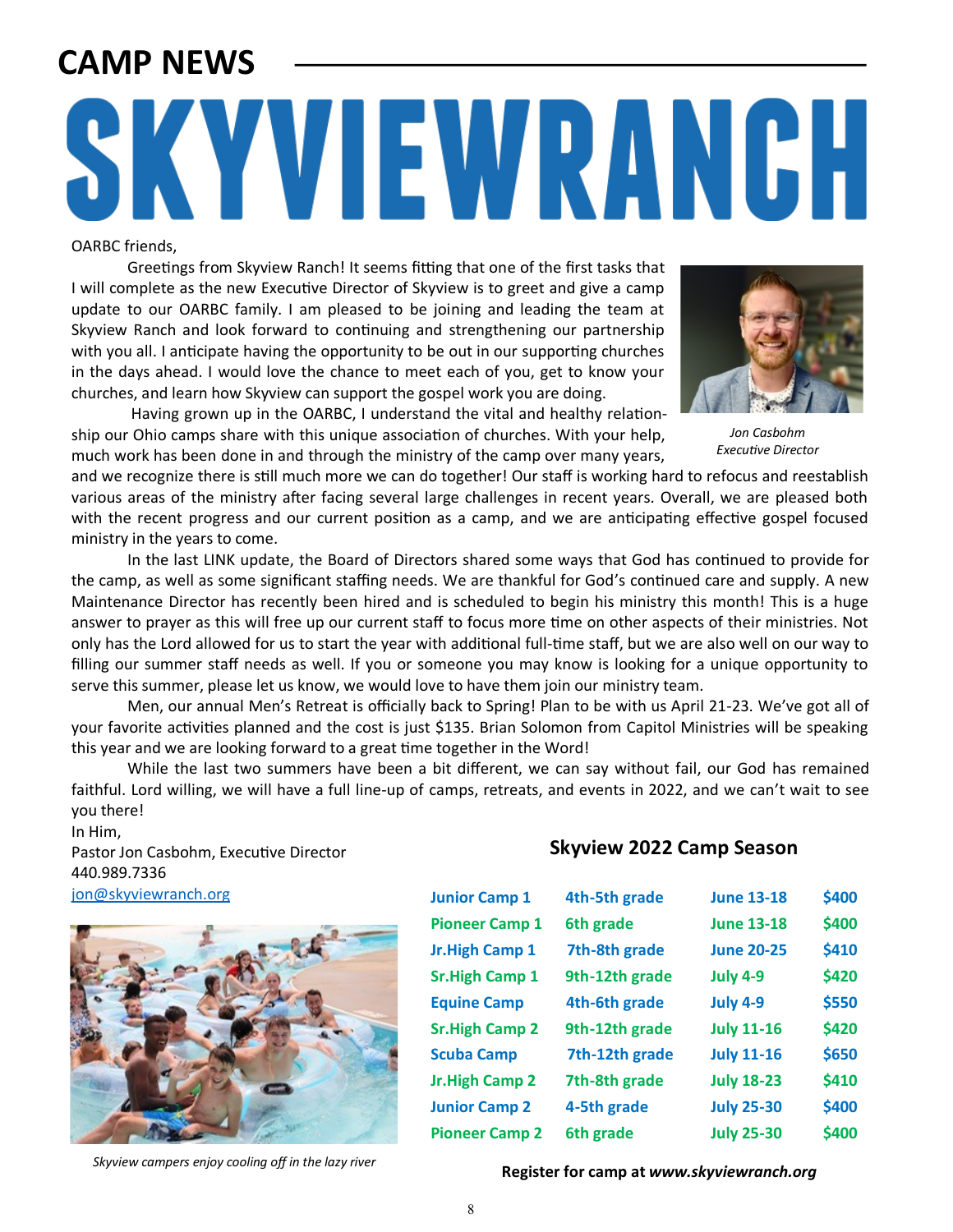# **CAMP NEWS**

### **HEADLINE NEWS: PANDEMIC ADVANCES CHRISTIAN CAMPING!**

It is quite apparent, after speaking with other camp directors, that students, families and churches are determined to make a camp experience a priority in spite of COVID. 2022 event registrations prove it. We (camp directors) can testify that God proved Himself faithful during these crazy days. I have heard story after story declaring that God faithfully met the needs of our camps. All I can say is, "To God be the glory, great things He is doing!"





*Winter Camp #I 2022*

However, as we have weathered the storm by His grace, we have also discovered that folks are anxious to come to camp! Maybe even more so than before the pandemic! And trust me, we are ready to serve everyone who wants to spend time at one of our camps. While SHC was able to offer a variety of adult and family events these past two years, we are excited to re-introduce our youth winter events and summer youth camps as well as offer a full slate of adult and family events in 2022. Registrations are pouring in. Our four winter youth retreats are going to be packed, two couples' retreats are full and we anticipate our April 22-23 Men's Retreat with Jeremy Kimble might also be a record attendance.

Summer youth camp and family camp registrations are coming in as people take advantage of early discounts and our staff is tirelessly working to recruit a full team of summer staffers.

REQUEST: We need your help encouraging the quality young adults who attend with you to consider being part of our summer team. It will prove to be one of the richest spiritual growth experiences of their lives.

Needless to say, we are excited to see how God continues to use our camp setting(s) and can't wait to witness the countless "God stories" that will take place in the lives of our campers and guests. Finally, if I may borrow from Joseph, "while some meant the pandemic for evil, it is clear that God meant it for good!" Please promote camp ministry. Your folks will greatly benefit from what it offers. Camp still works!

In Christ, Scott at Scioto Hills

### **SCIOTO HILLS 2022 SUMMER CAMP SCHEDULE\***

| <b>ALPHA/NEW FRONTIER 1</b>                                |             | June 12-17                                                 | <b>REVOLUTION</b>    | <b>July 10-15</b> |
|------------------------------------------------------------|-------------|------------------------------------------------------------|----------------------|-------------------|
| <b>ALPHA/NEW FRONTIER 2</b><br><b>ALPHA/NEW FRONTIER 3</b> |             | <b>June 19-24</b>                                          | <b>MINI CAMP</b>     | <b>July 11-13</b> |
|                                                            |             | June 26-July 1                                             | <b>FAMILY CAMP 2</b> | <b>July 17-22</b> |
| <b>FAMILY CAMP 1</b>                                       |             | <b>July 3-8</b>                                            | <b>FAMILY CAMP 3</b> | <b>July 24-29</b> |
| *Mini Camp                                                 | Grades 1-5  |                                                            |                      |                   |
| <b>New Frontier</b>                                        | Grades 2-6  | For pricing/age minimums/more info:<br>www.sciotohills.com |                      |                   |
| Alpha Grades                                               | Grades 6-9  |                                                            |                      |                   |
| Revolution                                                 | Grades 9-12 |                                                            |                      |                   |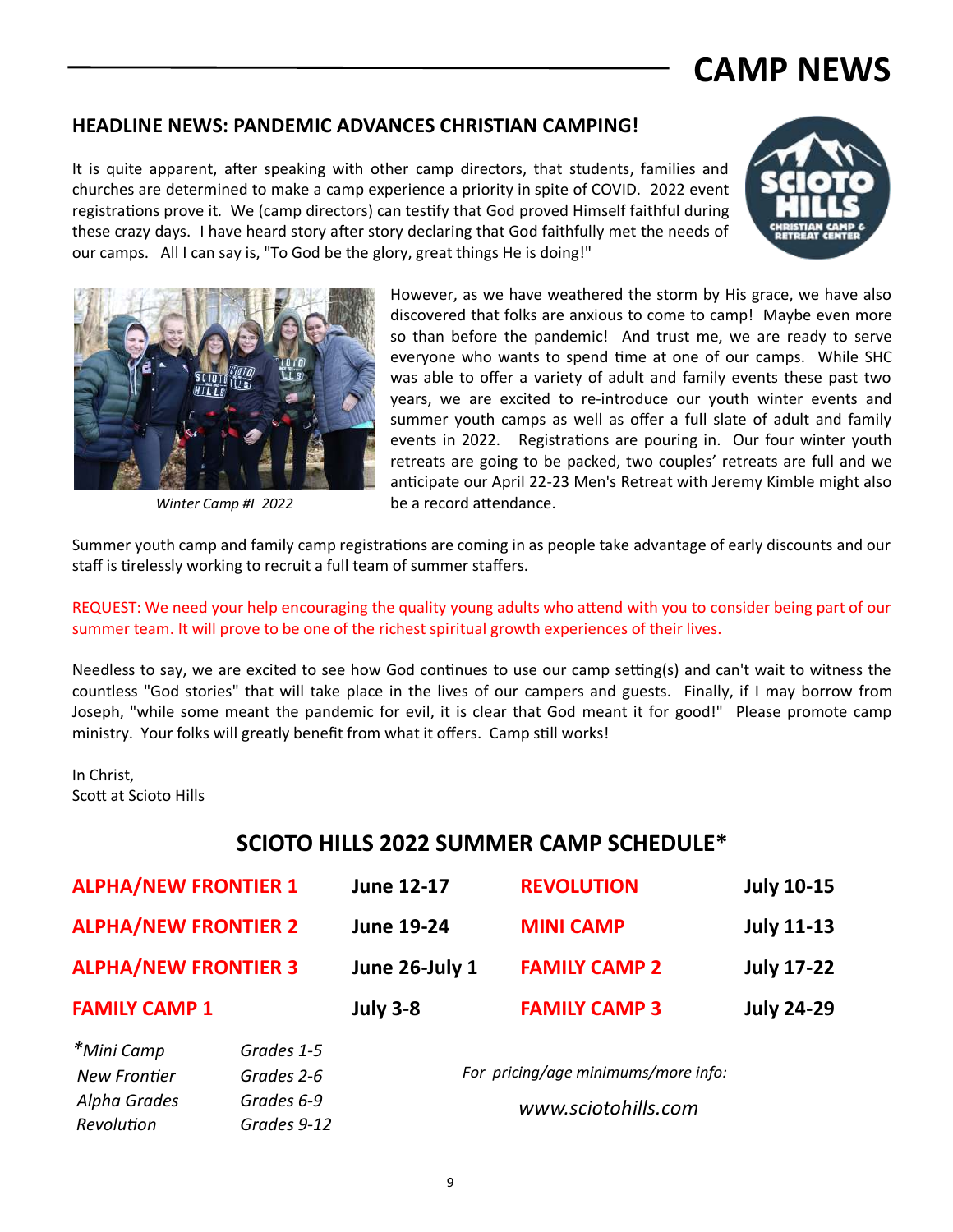# **ACROSS THE STATE**



j

# **MEN OF GOD 2022**

# **Saturday, March 5 9:00 am—3:30 pm**

Calvary Baptist Church 1140 Rush Avenue Bellefontaine, OH

*Bruce Hooley Guest Speaker and Author*

**Cost: \$30 Register by 2/23** www.calvarybellefontaine.org *No admission at the door*

# **MAN UP 2022**

**Saturday, March 5 8:00 am—3:00 pm**

First Baptist Church 3646 Medina Road Medina, OH

*Dr. Jeremy Kimble Cedarville University Professor*

**Cost: \$35** www.manuplife.com

**At the Door: \$45**



# Do you want MORE?

- More money.
- More career advancement.
- More success.
- More satisfying marriage.
- More time with your kids.
- More vacations.
- More thrill.
- More to Life...

When what we need most is more of God, because it is only through more of Him that we find the full and abundant living which we long for most deeply.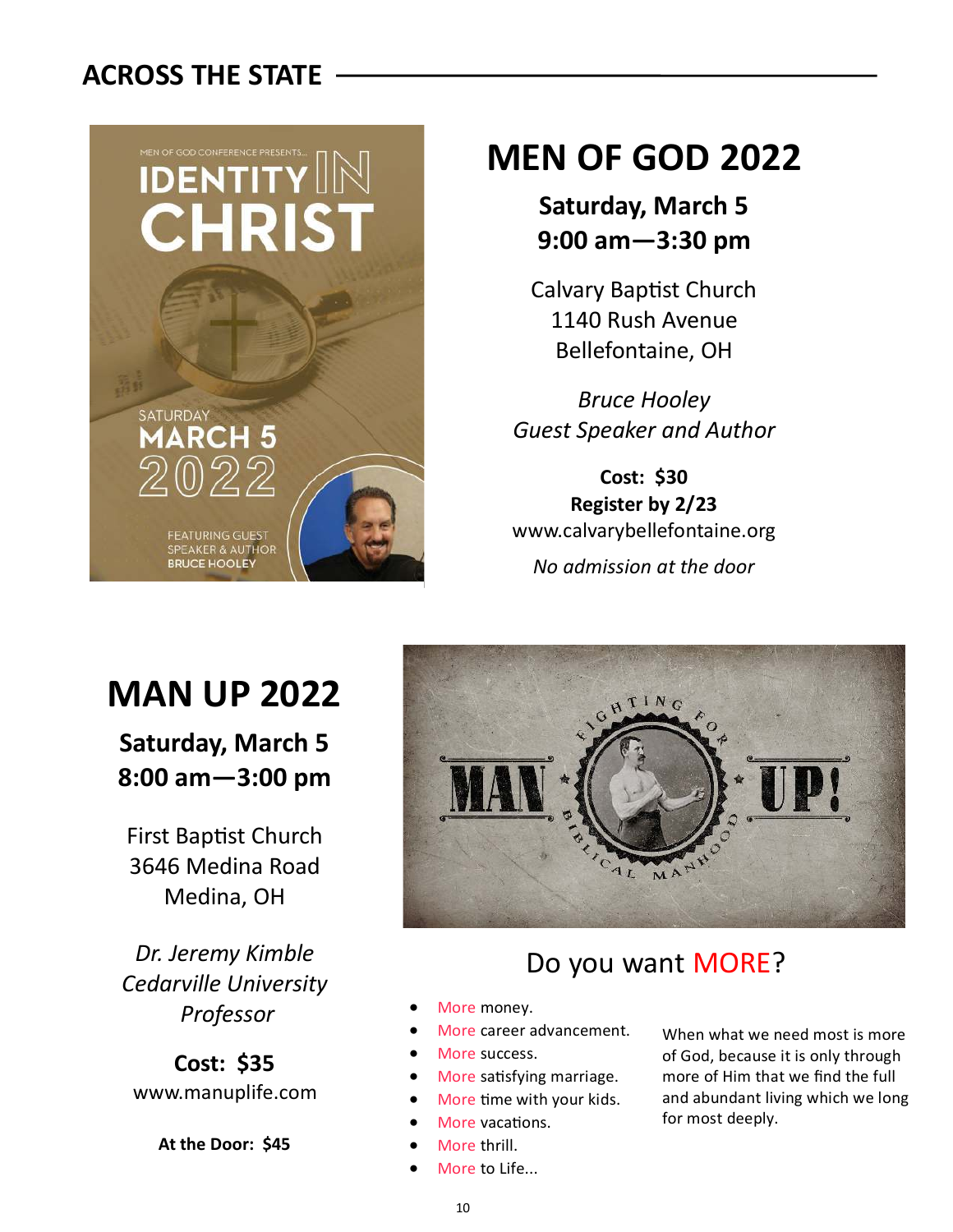# **CHRISTMAS ACROSS THE STATE**



The student ministry at Shawnee Hills, Jamestown, presented the life of Jesus in a uniquely narrated presentation at the beginning of one of the Morning Worship services in December.



Albany Baptist Church, Albany, utilizes its ample parking lot and adjoining green space of the Albany Fair Board for an annual live drive-through depicting the life of Christ. It has become a tradition for many families in the community.



Grace Baptist Church, Westlake, collected 70 gifts for six different families in the Westlake community, demonstrating their desire to be known for loving and pointing their community towards Christ.







The Akron-Canton fellowship Pastors and wives met at Dutch Valley Kitchen for a time of fellowship and Christmas celebration. Planned by Pastor Mark Barrios, area chairman, it was a great night out for all.

> Over 100 ladies of Pleasant Hill Baptist Church, Smithville and guests celebrated Christmas at a Saturday morning brunch. Eleven tables were decorated by ladies of the church using their Christmas dishes or best china with a Christmas theme (far left).

> The pastors were asked if they would like to participate. With the help of some deacons, they decorated a table as well. They rolled in the ping pong table from the youth room and turned it into the 9th hole of a golf course (left). Every guest at this table for ten went home with a mini golf cart and chocolate snowmen driving the cart.

> You never know what might be up the sleeves of our OARBC pastors!